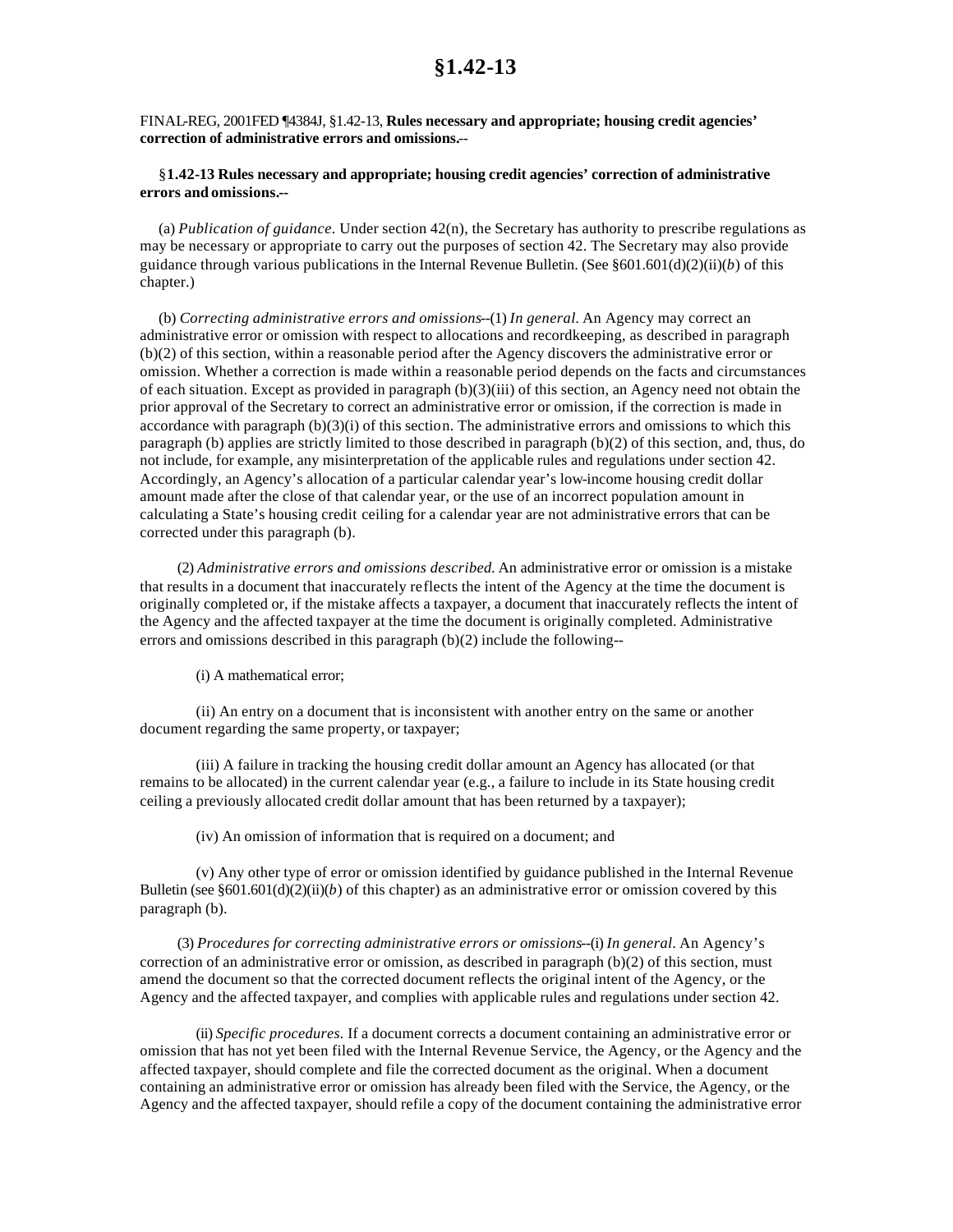## **§1.42-13**

or omission, and prominently and clearly note the correction thereon or on an attached new document. The Agency should indicate at the top of the document(s) that the correction is being made under §1.42-13 of the Income Tax Regulations.

(iii) *Secretary's prior approval required.* Except as provided in paragraph (b)(3)(vi) of this section, an Agency must obtain the Secretary's prior approval to correct an administrative error or omission, as described in paragraph (b)(2) of this section, if the correction is not made before the close of the calendar year of the error or omission and the correction--

(A) Is a numerical change to the housing credit dollar amount allocated for the building or project;

(B) Affects the determination of any component of the State's housing credit ceiling under section  $42(h)(3)(C)$ ; or

(C) Affects the State's unused housing credit carryover that is assigned to the Secretary under section  $42(h)(3)(D)$ .

(iv) *Requesting the Secretary's approval.* To obtain the Secretary's approval under paragraph (b)(3)(iii) of this section, an Agency must submit a request for the Secretary's approval within a reasonable period after discovering the administrative error or omission, and must agree to any conditions that may be required by the Secretary under paragraph  $(b)(3)(v)$  of this section. When requesting the Secretary's approval, the Agency, or the Agency and the affected taxpayer, must file an application that complies with the requirements of this paragraph (b)(3)(iv). For further information on the application procedure see Rev. Proc. 93-1 , 1993-1 CB 313 (or any subsequent applicable revenue procedure). (See §601.601(d)(2)(ii)(*b*) of this chapter.) The application requesting the Secretary's approval must contain the following information--

(A) The name, address, and identification number of each affected taxpayer;

(B) The Building Identification Number (B.I.N.) and address of each building or project affected by the administrative error or omission;

(C) A statement explaining the administrative error or omission and the intent of the Agency, or of the Agency and the affected taxpayer, when the document was originally completed;

(D) Copies of any supporting documentation;

(E) A statement explaining the effect, if any, that a correction of the administrative error or omission would have on the housing credit dollar amount allocated for any building or project; and

(F) A statement explaining the effect, if any, that a correction of the administrative error or omission would have on the determination of the components of the State's housing credit ceiling under section 42(h)(3)(C) or on the State's unused housing credit carryover that is assigned to the Secretary under section  $42(h)(3)(D)$ .

(v) *Agreement to conditions.* To obtain the Secretary's approval under paragraph (b)(3)(iii) of this section, an Agency, or the Agency and the affected taxpayer, must agree to the conditions the Secretary considers appropriate.

(vi) *Secretary's automatic approval.* The Secretary grants automatic approval to correct an administrative error or omission described in paragraph (b)(2) of this section if--

(A) The correction is not made before the close of the calendar year of the error or omission and the correction is a numerical change to the housing credit dollar amount allocated for the building or multiple-building project;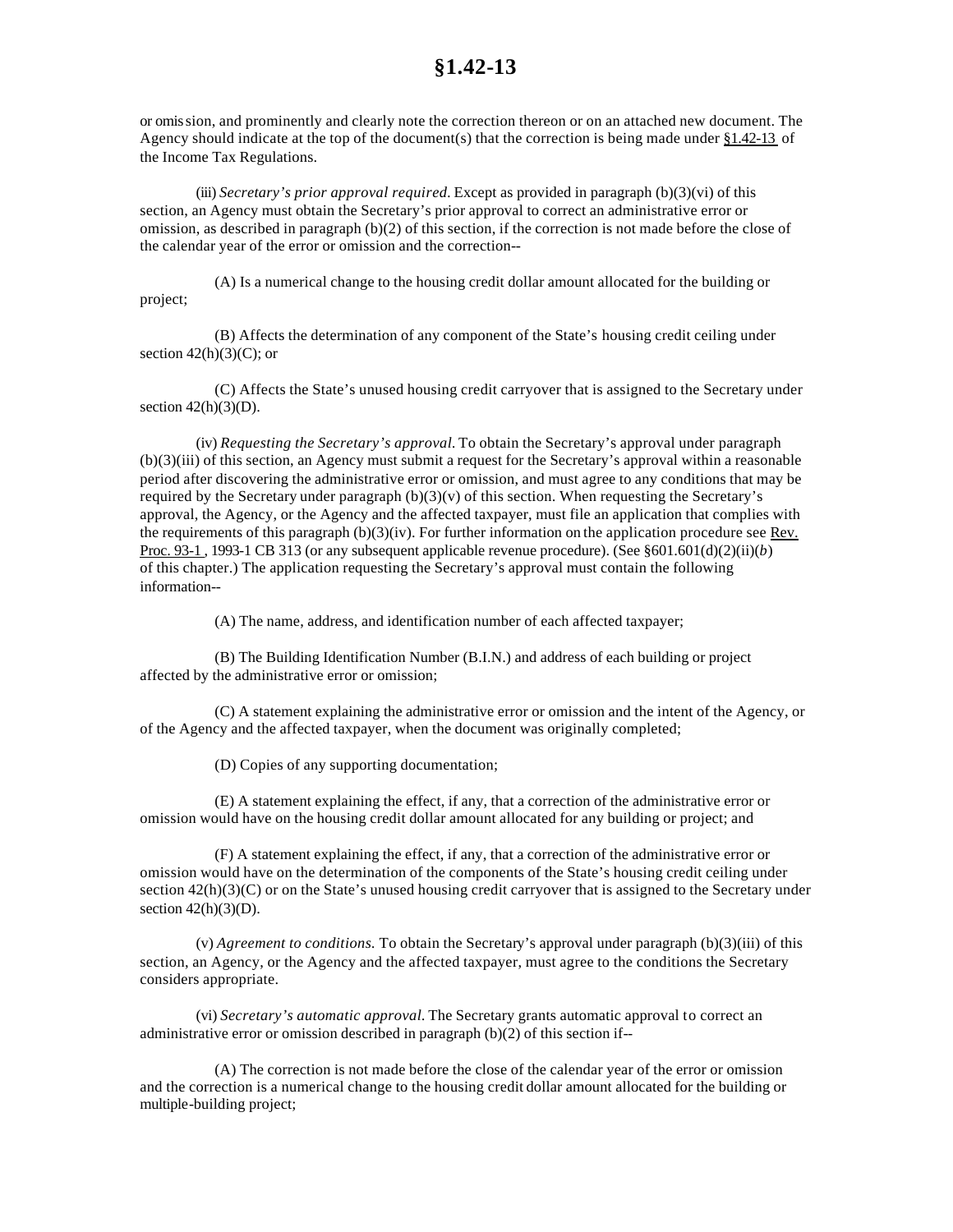(B) The administrative error or omission resulted in an allocation document (the Form 8609, "Low-Income Housing Credit Allocation Certification," or the allocation document under the requirements of section  $42(h)(1)(E)$  or (F), and  $\S1.42-6(d)(2)$ ) that either did not accurately reflect the number of buildings in a project (for example, an allocation document for a 10-building project only references 8 buildings instead of 10 buildings), or the correct information (other than the amount of credit allocated on the allocation document);

(C) The administrative error or omission does not affect the Agency's ranking of the building(s) or project and the total amount of credit the Agency allocated to the building(s) or project; and

(D) The Agency corrects the administrative error or omission by following the procedures described in paragraph (b)(3)(vii) of this section.

(vii) *How Agency corrects errors or omissions subject to automatic approval.* An Agency corrects an administrative error or omission described in paragraph  $(b)(3)(vi)$  of this section by--

(A) Amending the allocation document described in paragraph  $(b)(3)(vi)(B)$  of this section to correct the administrative error or omission. The Agency will indicate on the amended allocation document that it is making the "correction under §1.42-13(b)(3)(vii)." If correcting the allocation document requires including any additional B.I.N.(s) in the document, the document must include any B.I.N.(s) already existing for buildings in the project. If possible, the additional B.I.N.(s) should be sequentially numbered from the existing B.I.N.(s);

(B) Amending, if applicable, the Schedule A (Form 8610), "Carryover Allocation of the Low-Income Housing Credit," and attaching a copy of this schedule to Form 8610, "Annual Low-income Housing Credit Agencies Report," for the year the correction is made. The Agency will indicate on the schedule that it is making the "correction under  $(1.42-13(b)(3)(vii))$ ." For a carryover allocation made before January 1, 2000, the Agency must complete Schedule A (Form 8610), and indicate on the schedule that it is making the "correction under  $$1.42-13(b)(3)(vii)$ ";

(C) Amending, if applicable, the Form 8609 and attaching the original of this amended form to Form 8610 for the year the correction is made. The Agency will indicate on the Form 8609 that it is making the "correction under  $$1.42-13(b)(3)(vii)$ "; and

(D) Mailing or otherwise delivering a copy of any amended allocation document and any amended Form 8609 to the affected taxpayer.

(viii) *Other approval procedures.* The Secretary may grant automatic approval to correct other administrative errors or omissions as designated in one or more documents published either in the Federal Register or in the Internal Revenue Bulletin (see §601.601(d)(2) of this chapter).

(c) *Examples.* The following examples illustrate the scope of this section:

*Example 1.* Individual B applied to Agency X for a reservation of a low-income housing credit dollar amount for a building that is part of a low-income housing project. When applying for the low-income housing credit dollar amount, B informed Agency X that B intended to form Partnership Y to finance the project. After receiving the reservation letter and prior to receiving an allocation, B formed Partnership Y and sold partnership interests to a number of limited partners. B contributed the low-income housing project to Partnership Y in exchange for a partnership interest. B and Partnership Y informed Agency X of the ownership change. When actually allocating the housing credit dollar amount, Agency X sent Partnership Y a document listing B, rather than Partnership Y, as the building's owner. Partnership Y promptly notified Agency X of the error. After reviewing related documents, Agency X determined that it had incorrectly listed B as the building's owner on the allocation document. Since the parties originally intended that Partnership Y would receive the allocation as the owner of the building, Agency X may